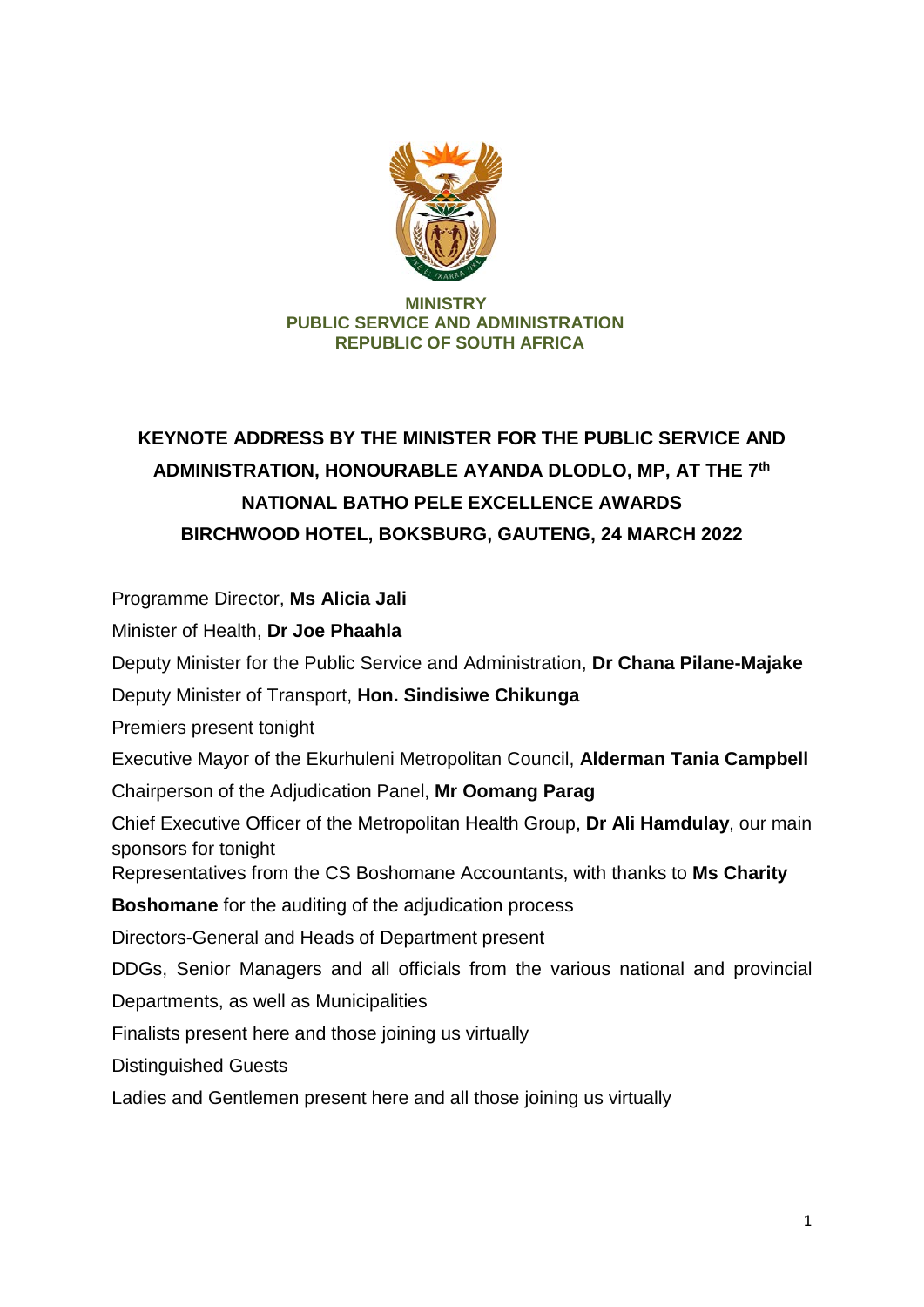It is always a pleasure to be a part of such an occasion that recognizes the sterling and outstanding contribution of our public servants in the service of our people. Let me therefore take this opportunity to extend my greetings to all of you. I am particularly pleased that Minister Phaahla, the Minister of Health, could join us. The theme for this year's awards is biased towards health as we seek to highlight the role played by various categories of workers in our health sector in combating the Covid-19 pandemic.

Although we have placed a bias towards health, we have not left out other sectors in the public service that have distinguished themselves in the service of our people. The awards to be conferred tonight will show these categories of public servants. As we observed last year - this era of COVID-19 has called for us to quickly get rid of the old habits and adapt to the new order of working to ensure we provide quality services and speedily.

In the last two years we have noted the drastic increases in the number of casualties in the public service due to Covid-19. As at 18 March 2022, 276 297 public servants have been infected. 1 129 are active and 13 047 have succumbed to the disease.

Last September the President indicated that our economy and society had suffered great devastation by that stage. We had endured a fierce and destructive storm that had culminated in the *Beta*-variant of the pandemic. But by standing together, by remaining resolute, the country withstood storm. The current country recovery rate is at 96% (3,590,266 from 3,704,784). The President applauded the people of South Africa for this achievement and for the thousands of lives that have been saved through collective actions. This achievement has also been recognised by the World Health Organisation, which has been working closely with us to strengthen our response. From being in the top ten of the most infected countries in the world, South Africa has moved to 27.

The ability for the country to move is due to the work of these dedicated public servants, who not only go the extra mile, but do so at great cost savings for the fiscus, and in some instances at a great inconvenience to their personal and family lives. Many frontline staff who have lost their lives did so after exposing themselves to the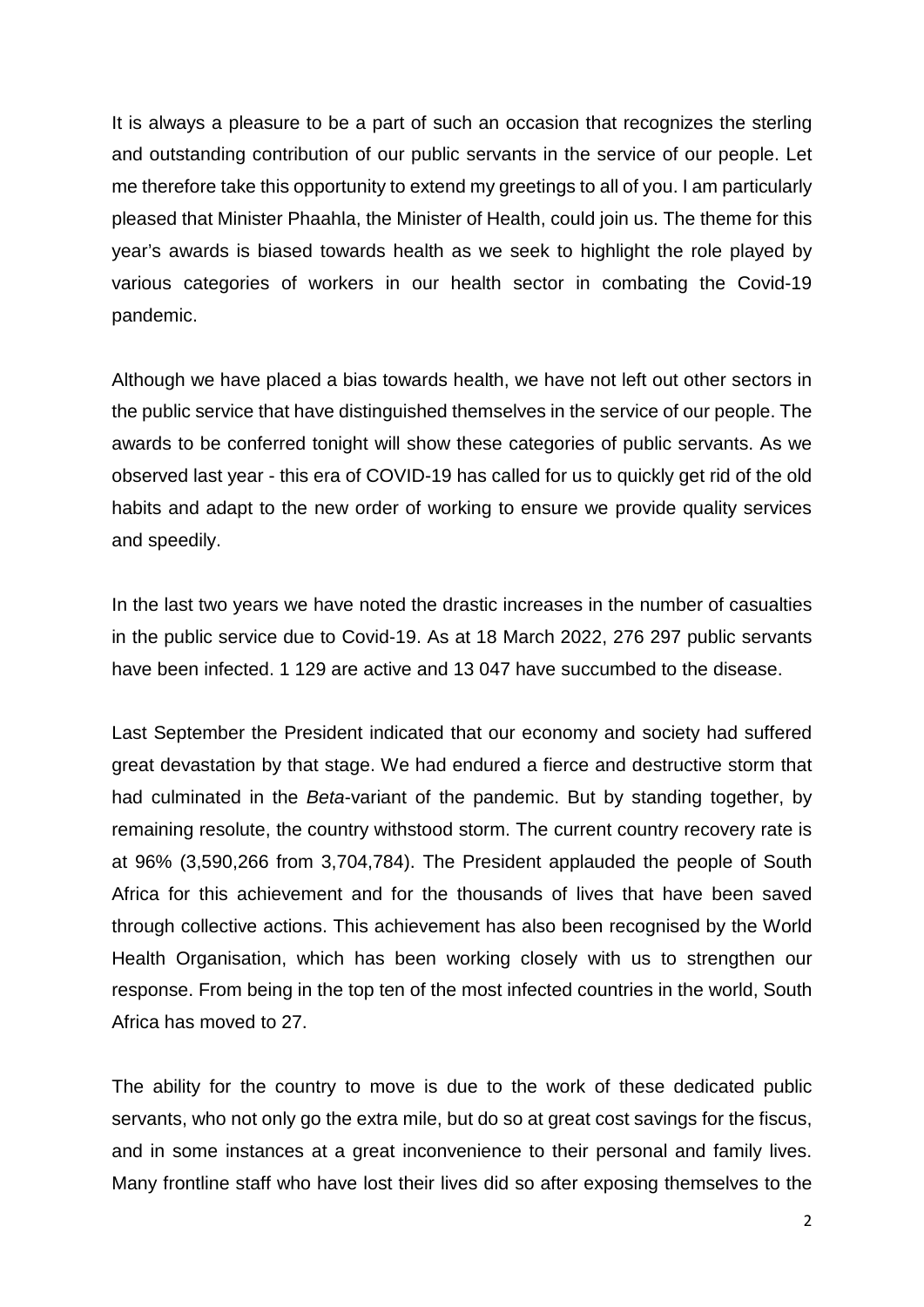serious safety challenges. But they took the risks to ensure that hundreds, if not thousands, of citizens are saved. I wish to thank them for their dedication to caring for our people and for the enormous sacrifices they have made, especially in health institutions where their care resulted in zero deaths. As public servants our diligence is always a vehicle for speedy and successful recoveries from Covid-19.

It is because of their selfless efforts that we have moved with some considerable speed to rebuild our economy, restore growth and create jobs. If we move in the same direction the impetus to create more quality jobs will continue. We have overcome doubt and cynicism to confront the worst public health threat in living memory. We have shown what South Africans are capable of when we join forces. Let us hold on to that spirit of unity and solidarity. Let us move forward with determination and resolve. May God continue to bless South Africa and her people.

Government has set as its Medium Term Strategic Framework (MTSF) goal building a capable, professional, development-oriented and ethical Public Service. We have just launched the Ethical Conduct Framework last week, to help promote the importance of good ethics and professionalism amongst Public Servants. The Auditor-General Ms Tsakani Maluleka summarizes the tenets of a strengthened public service as *Capable leadership*, *Capable Institutions* and *Consequence management*. With these we can build a strong public service which is ethical and professionally driven.

Being a Public Servant is the noblest of callings. It demands dedication, selflessness, professionalism and the utmost faithfulness to the principles of Batho Pele; that of putting the people first. Public Servants have a responsibility to ensure that in the execution of their duties and responsibilities, they adhere to ethical conduct, as well as honoring the provisions of the Constitution and other laws of the Republic; it is an honour and privilege to serve.

Employees are required to put the public interest first in the execution of their official duties and to respond ethically to the needs of its citizens. If it is an illegal instruction or decision, Public Servants has the right to say no and to report such activity to the